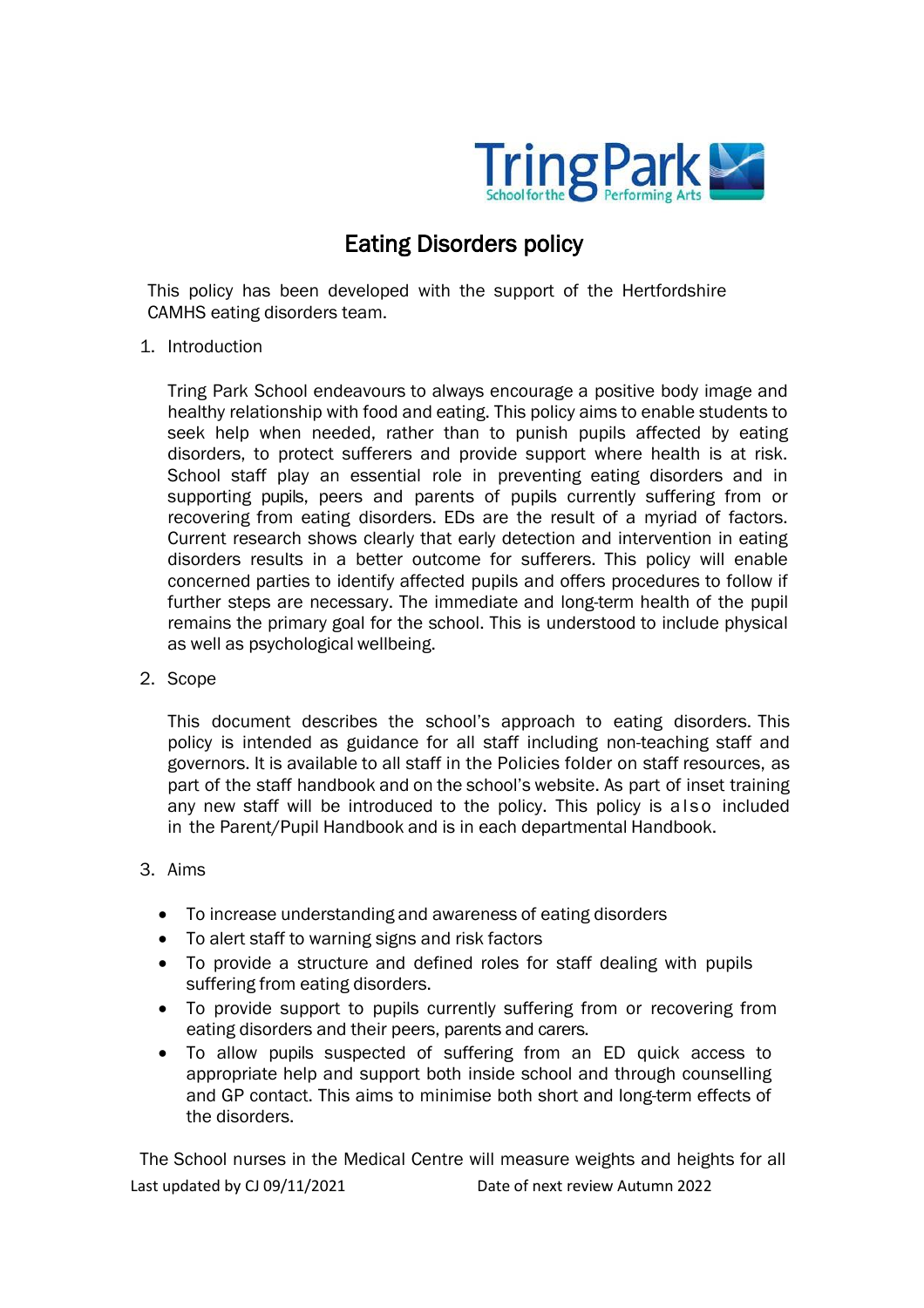pupils twice yearly, or as required, and will use BMI and weight for height centiles as a guide to indicate intervention, but will at all times use previous history and background of each individual when preparing a care plan (see appendix 1). Every individual will be treated and discussed as an individual and each Care Plan will be tailor made to the needs of that pupil.

At no time will anyone other than the designated School nurse or school appointed professional discuss details with the pupil directly and all matters relating to this must be dealt with by the medical professional.

If staff or pupils observe any behaviour of concern, they should report that to their course director, houseparent, the DSP team or directly to the Medical Centre staff. No one should approach the individual directly and it is essential that this area is dealt with sensitively and by a trained person. Concerns should be noted and passed on to the school nurses. Feedback is very important in identifying pupils of concern. At all times, the individual will be cared for and the primary goal is about supporting and facilitating recovery. For this reason, the importance of confidentiality will be stressed to all concerned.

The United Nations Convention on the Rights of the Child, Article 12 enshrines the principle of self-determination. The school nurses should treat any information in confidence, unless the student consents to it being disclosed. However, the nurse also needs to consider the interests of the pupil and where there is significant risk the information will need to be disclosed.

Examples of such situations include:

- Abuse
- If the young person is likely to harm themselves, or others are at risk from harm (this includes severe restriction of food/starvation)
- If the young person may be involved in serious criminal activity.

Confidentiality should not be a barrier to effective communication with families and staff involved with the student. Often, staff can be given information in general terms, without breaching confidentiality. Similarly, the concerns of staff and families can be heard whilst maintaining the privacy of the student. Where confidentiality is an issue, every effort should be made to negotiate with the pupil about what information can and cannot be shared. If a decision is made to share information, the young person should be told.

For all Sixth Form students, a minimum BMI of 17.5 and a maximum BMI of 27 is advised. For Dance course students, the highest recommended BMI is 25. Students who fall outside of those ranges may trigger action as their health may be at risk. When assessing low weight, weight for height centiles are used rather than BMI for pupils under 18.

Pupils with either a very low or high BMI will be placed on the Observation List.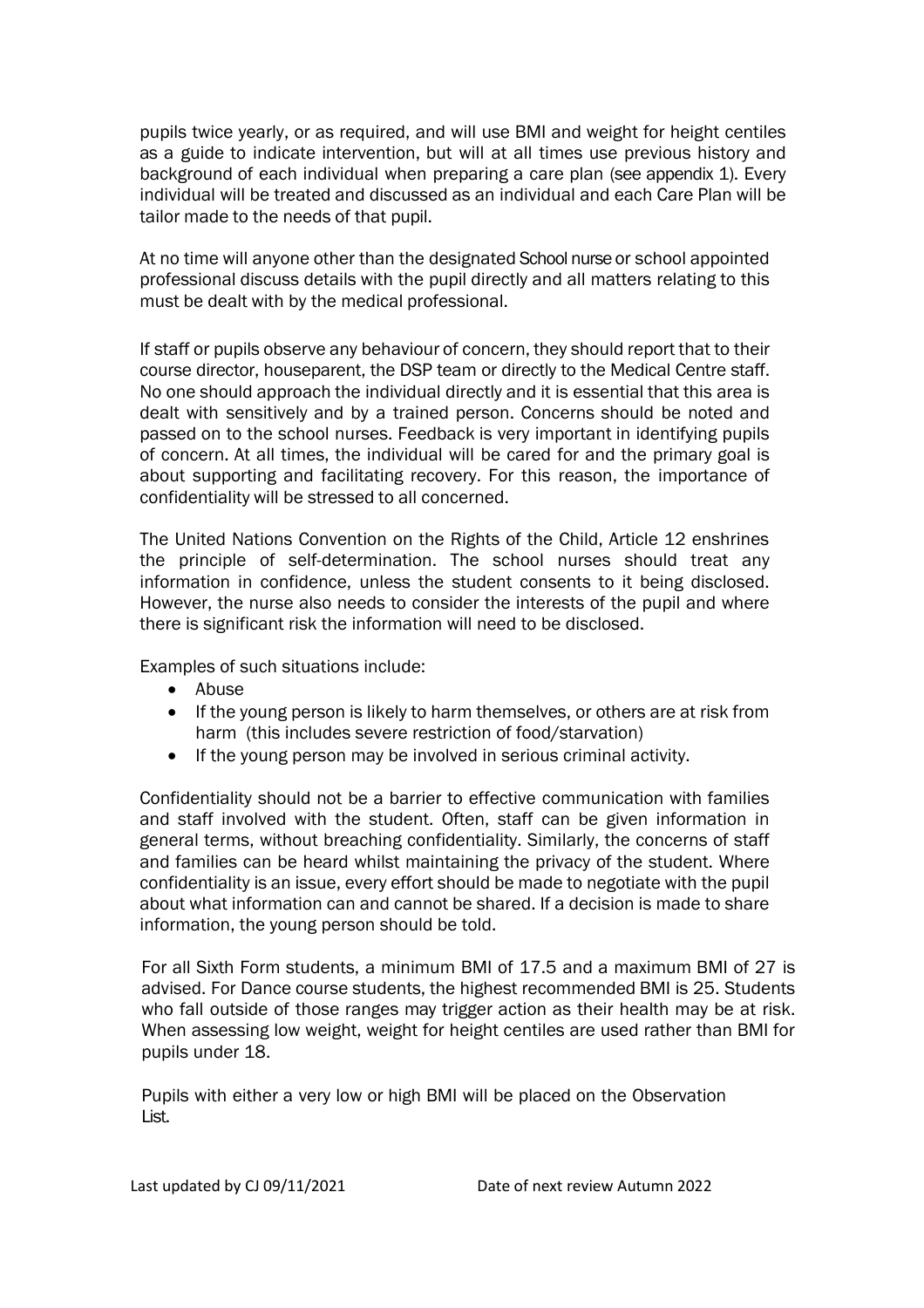4. The following is the school protocol for action:

| <b>Stage</b>     | Action                                                                                                                                                                                                                                                                                                                                                                                                                                                                                                                                                                                                                                                                                                                                                                                                                                                                                                                                                                                                                                                                                                                                                                                                                                        |  |  |  |
|------------------|-----------------------------------------------------------------------------------------------------------------------------------------------------------------------------------------------------------------------------------------------------------------------------------------------------------------------------------------------------------------------------------------------------------------------------------------------------------------------------------------------------------------------------------------------------------------------------------------------------------------------------------------------------------------------------------------------------------------------------------------------------------------------------------------------------------------------------------------------------------------------------------------------------------------------------------------------------------------------------------------------------------------------------------------------------------------------------------------------------------------------------------------------------------------------------------------------------------------------------------------------|--|--|--|
| Observation      | If it has been noticed that weight loss has been<br>identified (as little as a one kilogram loss in any<br>one term) a pupil will be placed on the<br>Observation List. If a student has been identified<br>as having gained more than 2 kilograms in any<br>one term, without an increase in height, they will<br>be placed on the Observation List (it is<br>recognized that this might be different for girls<br>and boys).<br>Pupils will be offered information packs and<br>leaflets to help them understand the importance<br>of good nutrition and making appropriate<br>choices at meal times. It might be decided that a<br>food diary should be kept. Parents may be<br>notified with agreement of the pupil or if there is<br>a sufficient level of concern from the School<br>nurse.<br>Pupils will have a meeting with the school nurse<br>with special responsibility for Eating Disorders.<br>The student will be counselled, weighed and<br>then recalled for weighing one week later (or as<br>felt appropriate by the assessing nurse).<br>Dining Room staff and the student's<br>houseparent will be requested to make 'distant<br>observation' of food eating habits and report<br>these to the designated school nurse. |  |  |  |
| Referral         | At this stage, medical intervention becomes<br>necessary and an appointment will be made<br>with the school doctor. Pupils may be referred to<br>the CAMHS eating disorder clinic or other private<br>eating disorder specialist. A blood test and ECG<br>may be advised to indicate any co-morbidity or<br>rule out any underlying pathology that might<br>help explain any decrease or increase in weight.<br>Amenorrhoea/changes in menstrual patterns<br>will be noted. Parents and carers will be<br>contacted and involved in treatment wherever<br>possible.                                                                                                                                                                                                                                                                                                                                                                                                                                                                                                                                                                                                                                                                           |  |  |  |
| <b>Treatment</b> | External medical professional organisations (for<br>example CAMHS ED team or other private eating<br>disorder specialists) will be contacted for<br>appointments.                                                                                                                                                                                                                                                                                                                                                                                                                                                                                                                                                                                                                                                                                                                                                                                                                                                                                                                                                                                                                                                                             |  |  |  |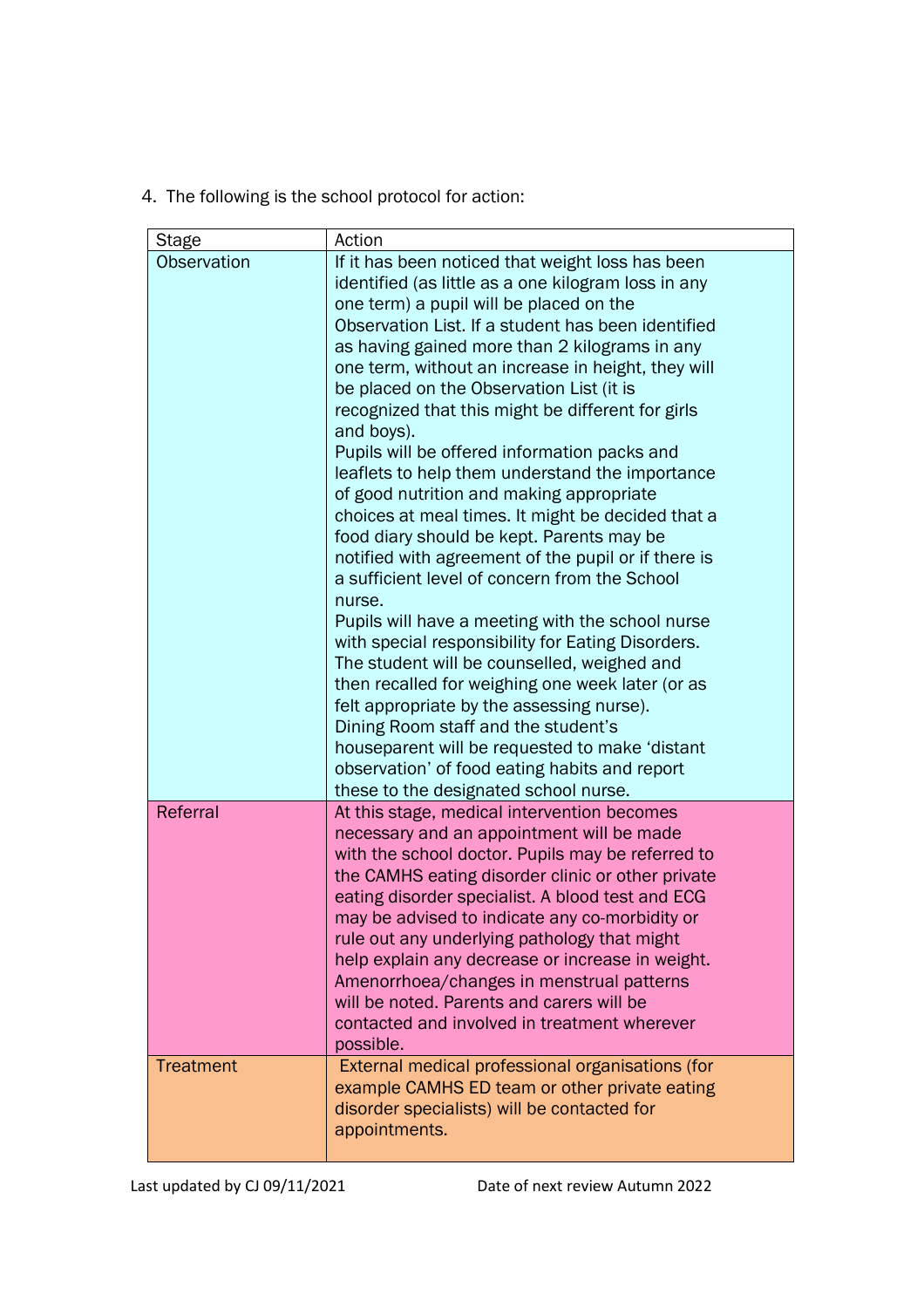| In most cases for pupils under the age of 18<br>family-based therapy is the recommended<br>course of treatment, and the student may be<br>best cared for in the home environment where<br>food and meal supervision can be undertaken<br>by parents. Food and meal supervision is not<br>possible in a boarding school. This decision to<br>go home would be made in close collaboration<br>with the Principal, the DSP, the school doctor<br>and the Directors of Department. It will be a<br>team decision made in the best interests of the<br>pupil and the family. The Junior marzipan risk<br>assessment is used to assess the level of risk of<br>elements of an eating disorder. If pupils have<br>any of the elements within the Amber or Red<br>section the risk to health by remaining in school<br>is considered too high and it is recommended<br>that pupils return or remain at home.<br>If the school nurses consider that health is at<br>risk, reduced activities may be advised and<br>treatment will continue with counselling, advice<br>and support. If a pupil has amenorrhea as a<br>result of weight loss then they may be restricted<br>from dancing or physical activity until they have<br>regained enough weight to reinstate their<br>menstrual cycle. If a pupils is under the care of<br>an eating disorder specialist team then the |
|----------------------------------------------------------------------------------------------------------------------------------------------------------------------------------------------------------------------------------------------------------------------------------------------------------------------------------------------------------------------------------------------------------------------------------------------------------------------------------------------------------------------------------------------------------------------------------------------------------------------------------------------------------------------------------------------------------------------------------------------------------------------------------------------------------------------------------------------------------------------------------------------------------------------------------------------------------------------------------------------------------------------------------------------------------------------------------------------------------------------------------------------------------------------------------------------------------------------------------------------------------------------------------------------------------------------------------------------------------------------|
| school will be advised by the clinicians.<br>Regular visits with the medical staff are advised<br>and, if felt appropriate by the designated school<br>nurse, target weight will be set and monitored<br>regularly.                                                                                                                                                                                                                                                                                                                                                                                                                                                                                                                                                                                                                                                                                                                                                                                                                                                                                                                                                                                                                                                                                                                                                  |

*The Principal, DSP, Directors and parents are informed that a student is on this list with the consent of the pupil or when there is considered to be a safeguarding risk.* 

If a pupil remains on any list for more than one month, it will flag further investigation by the designated school nurse. It is our goal that a child is removed from the list or the list progression is reversed over a suitable period of time.

Those pupils who have private medical insurance may be able to claim the cost of referral to a specialist clinic dependent on the policy.

Regular training with regard to eating disorders will be offered to staff, students and parents. Additional nutrition training will be offered to pupils by a specialist dietician throughout the academic year.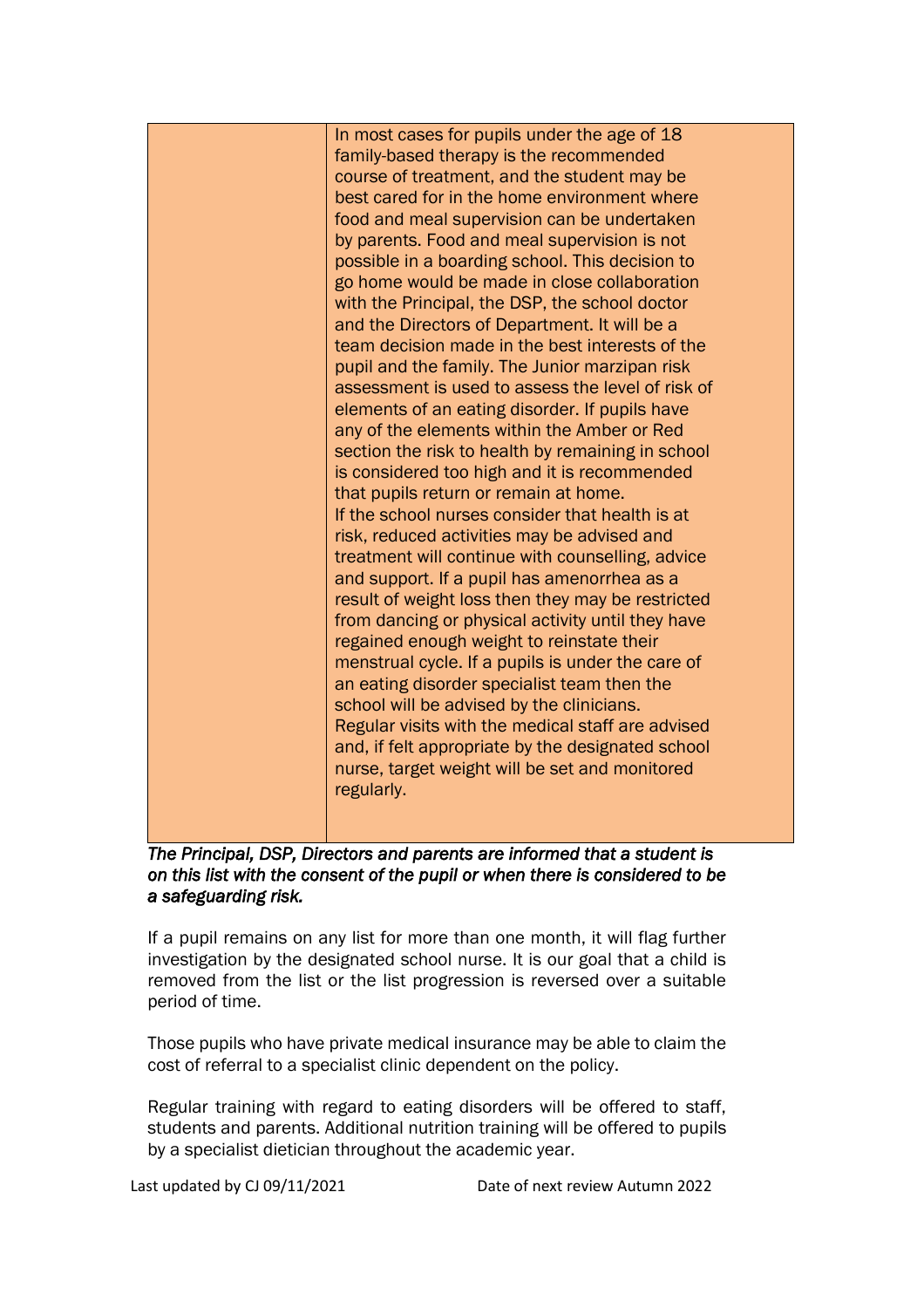This policy will be reviewed by senior staff annually and by medical staff as often as necessary. The policy and any updates or revisions are to be available in Staff Resources, Department Handbooks, and Parent and Pupil Handbooks and will be highlighted to all new staff.

## Appendix to Eating Disorders Policy

1. Information about Eating Disorders:

Anyone can get an eating disorder regardless of their age, sex or cultural background.

People with eating disorders are preoccupied with food and/or their weight and body shape, and are usually highly dissatisfied with their appearance. The majority of eating disorders involve low self-esteem, shame, secrecy and denial.

Anorexia nervosa and bulimia nervosa are the major eating disorders. People with anorexia live at a low body weight, beyond the point of slimness, and in an endless pursuit of thinness by restricting what they eat and sometimes compulsively over-exercising. In contrast, people with bulimia have intense cravings for food, secretively overeat and then purge to prevent weight gain (by vomiting or use of laxatives, for example).

## Risk Factors:

The following risk factors, particularly in combination, may make a young person particularly vulnerable to developing an eating disorder:

Individual Factors:

- Difficulty expressing feelings and emotions
- A tendency to comply with others' demands
- Very high expectations of achievement

Family Factors:

- A home environment where food, eating, weight or appearance have a disproportionate significance
- An over-protective or over-controlling home environment
- Poor parental relationships and arguments
- Neglect or physical, sexual or emotional abuse
- Overly high family expectations of achievement

### Social Factors:

- Being bullied, teased or ridiculed owing to weight or appearance
- Pressure to maintain a high level of fitness / low body weight (e.g. sport or dancing)

### Warning Signs:

School staff may become aware of warning signs which indicate a pupil is experiencing difficulties that may lead to an eating disorder. These warning signs should always be taken seriously and staff observing any of these

Last updated by CJ 09/11/2021 Date of next review Autumn 2022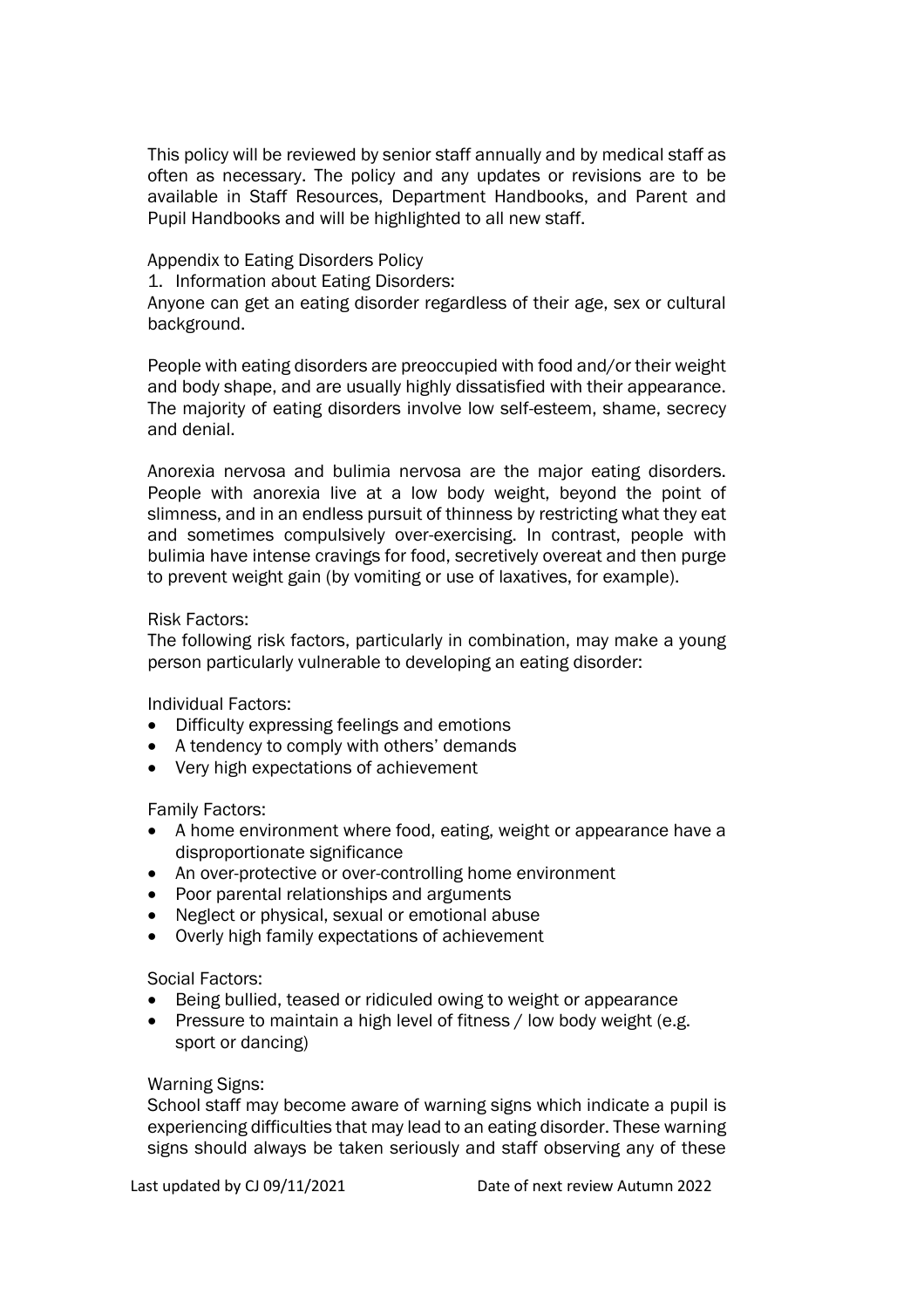warning signs should refer immediately to the named Medical Sister with responsibility in this area.

Physical Signs:

- Weight loss EDs are not only present in those with low BMIs, any change in weight should be noted and tracked over a period of time.
- Dizziness, tiredness, fainting
- Feeling Cold
- Hair becomes dull or lifeless
- Swollen cheeks
- Calloused knuckles
- Tension headaches
- Sore throats / mouth ulcers
- Tooth decay
- Amenorrhoea
- Swollen stomach, constipation

Behavioural Signs:

- Restricted eating excluding food groups; changing dietary habits i.e. becoming vegetarian or vegan; refusing to eat specific food groups. Any changes should be noted and tracked over time to distinguish between fads and more serious underlying conditions.
- Skipping meals
- Scheduling activities during lunch
- Strange behaviour around food
- Wearing baggy clothes
- Wearing several layers of clothing
- Excessive chewing of gum/drinking of water
- Increased conscientiousness
- Increasing isolation / loss of friends
- Believes s/he is fat when s/he is not
- Secretive behaviour
- Visits the toilet immediately after meals
- Disproportionate use of laxatives and /or diuretics
- Excessive exercise
- Self-harm

Psychological Signs:

- Preoccupation with food
- Sensitivity about eating
- Denial of hunger despite lack of food
- Feeling distressed or guilty after eating
- Self-dislike: fear about their shape, fear of gaining weight
- Paranoia: thinking everyone is staring because of size; thinking everyone knows what is really going on.
- Fear of gaining weight: self-worth is equated to having a low weight.
- Constantly changing what the "ideal" weight would be. A sufferer could decide to lose a stone only to lose another and continually move the ideal weight to a level which is unobtainable, showing (wrongly) in their

Last updated by CJ 09/11/2021 Date of next review Autumn 2022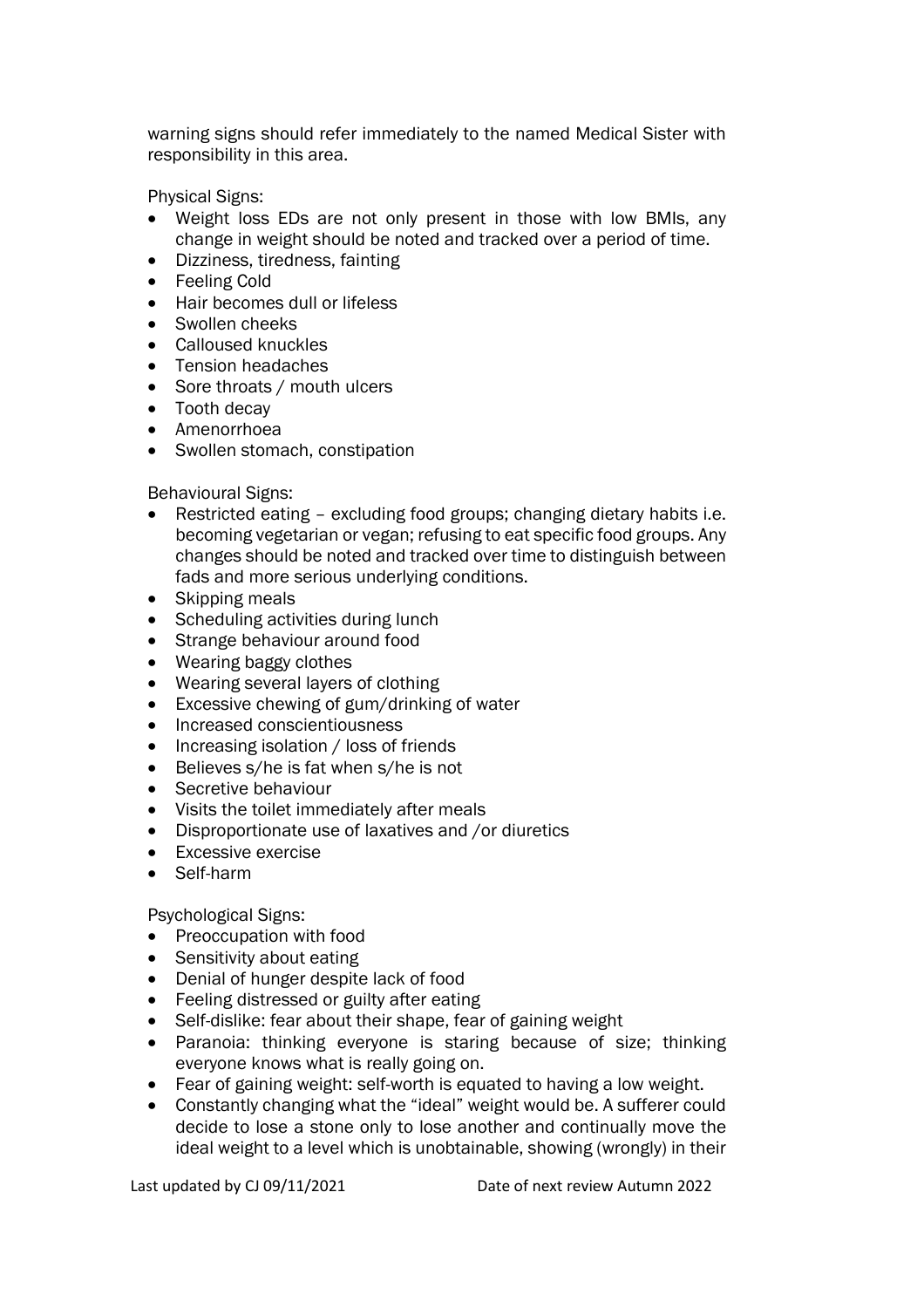minds how worthless the person is if they can't even attain this ideal.

- Moodiness: mood swings /depression. The overall temperament of the student is very important as adolescents often have severe mood swings anyhow. Changes from the norm over a prolonged period are perhaps better indicators of an underlying problem.
- Excessive perfectionism
- When challenged, refusal to accept there is a food issue
- Panic attacks

## Staff Roles:

The most important role school staff can play is to familiarise themselves with the risk factors and warning signs outlined above and ensure that the designated school nurse is aware of any child causing concern.

Pupils may choose to confide in a member of school staff if they are concerned about their own welfare, or that of a peer. Pupils need to be made aware that it may not be possible for staff to offer complete confidentiality, as sharing of information might be required to protect the person in question. If you consider a pupil is at serious risk of causing themselves harm then confidentiality cannot be maintained. It is important not to make promises of confidentiality that cannot be kept even if a pupil puts pressure on you to do so. Pupils should be assured that information will only be shared with professionals who would need to know in order to provide them with treatment, support and maintain safety. It is necessary to explain procedures and steps to be taken and to reassure the sufferer that they are believed, taken seriously and will be helped.

The reintegration of a pupil into school following a period of absence should be handled sensitively and carefully and, again, the pupil, their parents, school staff and members of the multi-disciplinary team treating the pupil should be consulted during both the planning and reintegration phase.

This information should be stored in the pupil's child protection file.

Direct email for anyone who has concerns about an individual is: [medical@tringpark.com](mailto:medical@tringpark.com?subject=Eating%20Disorders%20Policy)

## 2. NICE Guidelines

[https://www.nice.org.uk/guidance/ng69/chapter/Recommendations#id](https://www.nice.org.uk/guidance/ng69/chapter/Recommendations#identification-and-assessment) [entification-and-assessment](https://www.nice.org.uk/guidance/ng69/chapter/Recommendations#identification-and-assessment)

3. Junior marzipan risk assessment table: